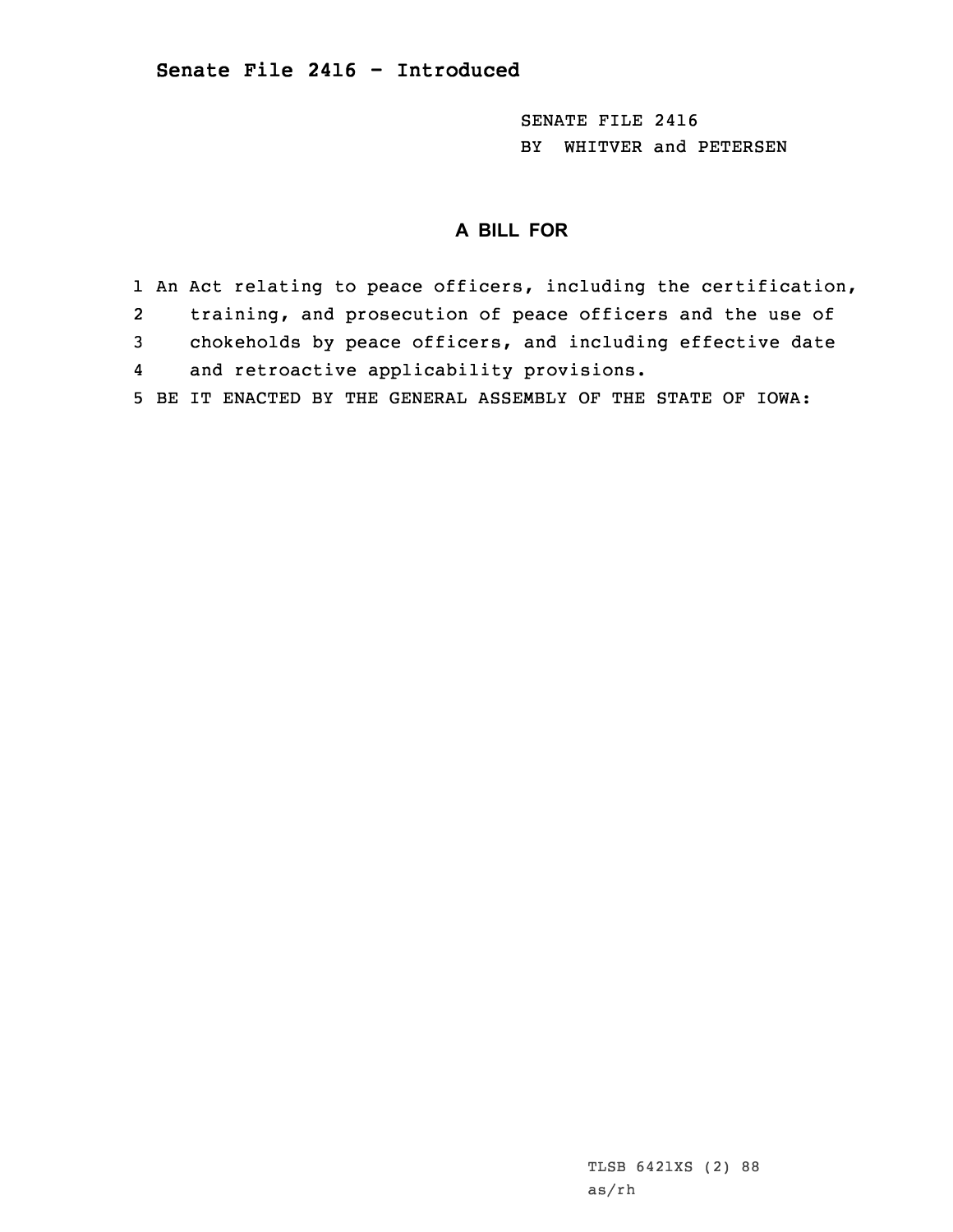1 DIVISION I 2 PROSECUTION BY ATTORNEY GENERAL Section 1. NEW SECTION. **13.12 Prosecution of criminal offenses committed by law enforcement officers.** The attorney general may prosecute <sup>a</sup> criminal offense committed by <sup>a</sup> law enforcement officer, as defined in section 80B.3, arising from the actions of the officer resulting in the death of another, regardless of whether the county attorney requests the assistance of the attorney general or decides to independently prosecute the criminal offense committed by the officer. If the attorney general determines that criminal charges are not appropriate, the attorney general may refer the matter to the Iowa law enforcement academy council to recommend revocation or suspension of the officer's certification if the attorney general determines that the officer committed misconduct that would be grounds for revocation or suspension of <sup>a</sup> certification under chapter 80B or 80D, or rules adopted pursuant to those chapters. DIVISION II USE OF CHOKEHOLDS BY PEACE OFFICERS 21 Sec. 2. Section 804.8, Code 2020, is amended to read as 22 follows: **804.8 Use of force by peace officer making an arrest.** 24 1. <sup>A</sup> peace officer, while making <sup>a</sup> lawful arrest, is justified in the use of any force which the peace officer reasonably believes to be necessary to effect the arrest or to defend any person from bodily harm while making the arrest. However, the use of deadly force or <sup>a</sup> chokehold is only justified when <sup>a</sup> person cannot be captured any other way and either of the following apply: *a.* The person has used or threatened to use deadly force in committing <sup>a</sup> felony. *b.* The peace officer reasonably believes the person would use deadly force against any person unless immediately apprehended.

-1-

LSB 6421XS (2) 88  $as/rh$   $1/11$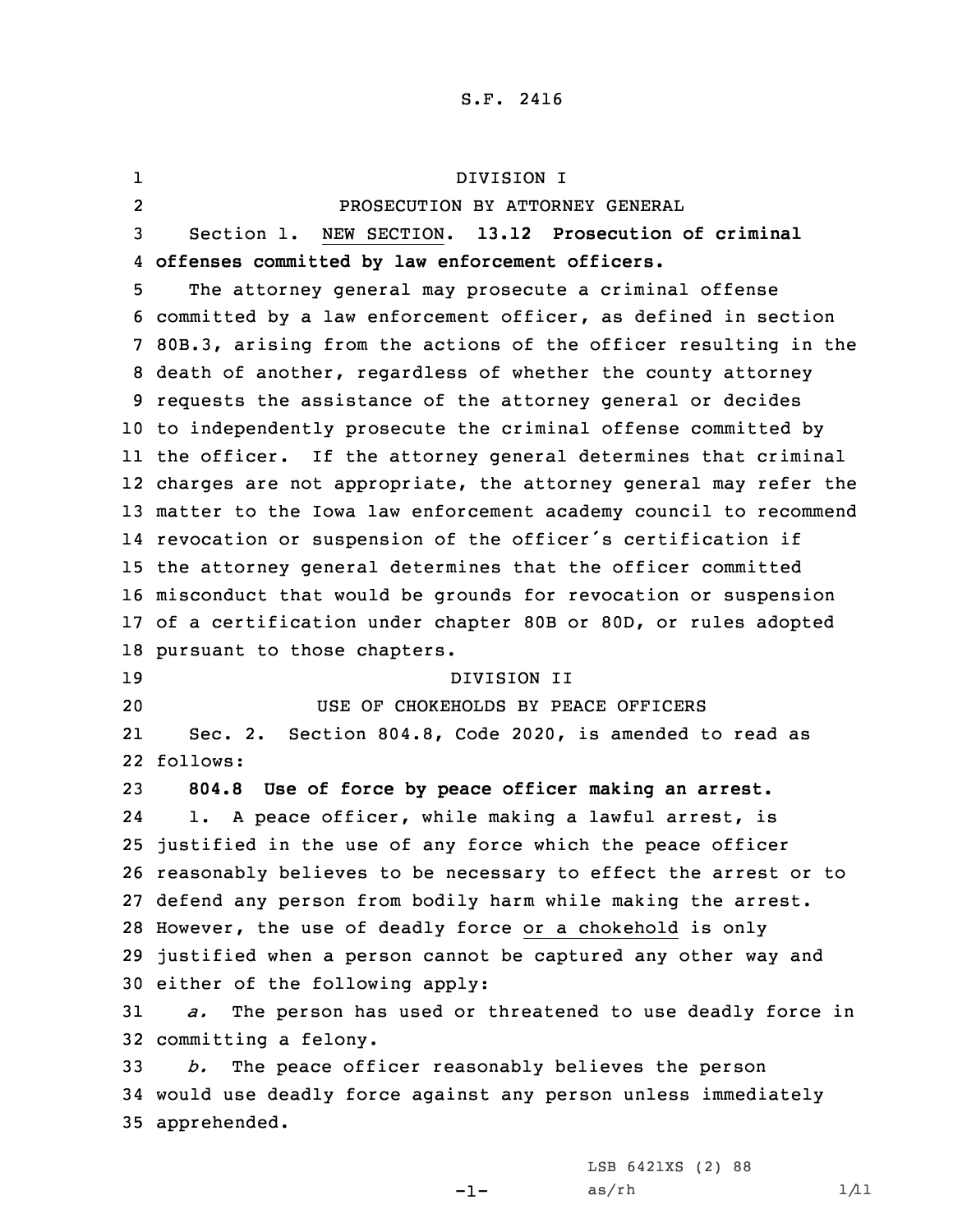1 2. <sup>A</sup> peace officer making an arrest pursuant to an invalid warrant is justified in the use of any force which the peace officer would be justified in using if the warrant were valid, unless the peace officer knows that the warrant is invalid. 3. For purposes of this section, *"chokehold"* means the intentional and prolonged application of force to the throat or windpipe that prevents or hinders breathing or reduces the intake of air. DIVISION III CERTIFICATIONS —— OTHER STATES —— REVOCATION OR SUSPENSION 11 Sec. 3. Section 80B.3, Code 2020, is amended by adding the following new subsection: NEW SUBSECTION. 4. *"Reserve peace officer"* means the same as defined in section 80D.1A. Sec. 4. NEW SECTION. **80B.11F Previous certification in other states.** 1. For purposes of this section, *"serious misconduct"* means improper or illegal actions taken by <sup>a</sup> law enforcement officer in connection with the officer's official duties including but not limited to <sup>a</sup> conviction for <sup>a</sup> felony, fabrication of evidence, repeated use of excessive force, acceptance of <sup>a</sup> bribe, or the commission of fraud. 2. The council may adopt rules pursuant to chapter 17A to establish <sup>a</sup> process for the certification through examination of law enforcement officers who have been certified in another 26 state. 3. Before beginning employment with an employing agency in this state, <sup>a</sup> law enforcement officer who has been certified in another state must submit <sup>a</sup> preliminary application for certification through examination to the council. The application shall be under oath and shall require the applicant to provide any information determined to be necessary by the council, including but not limited to an attestation by the applicant to any of the following: *a.* Whether the applicant's certification as <sup>a</sup> law

 $-2-$ 

LSB 6421XS (2) 88 as/rh  $2/11$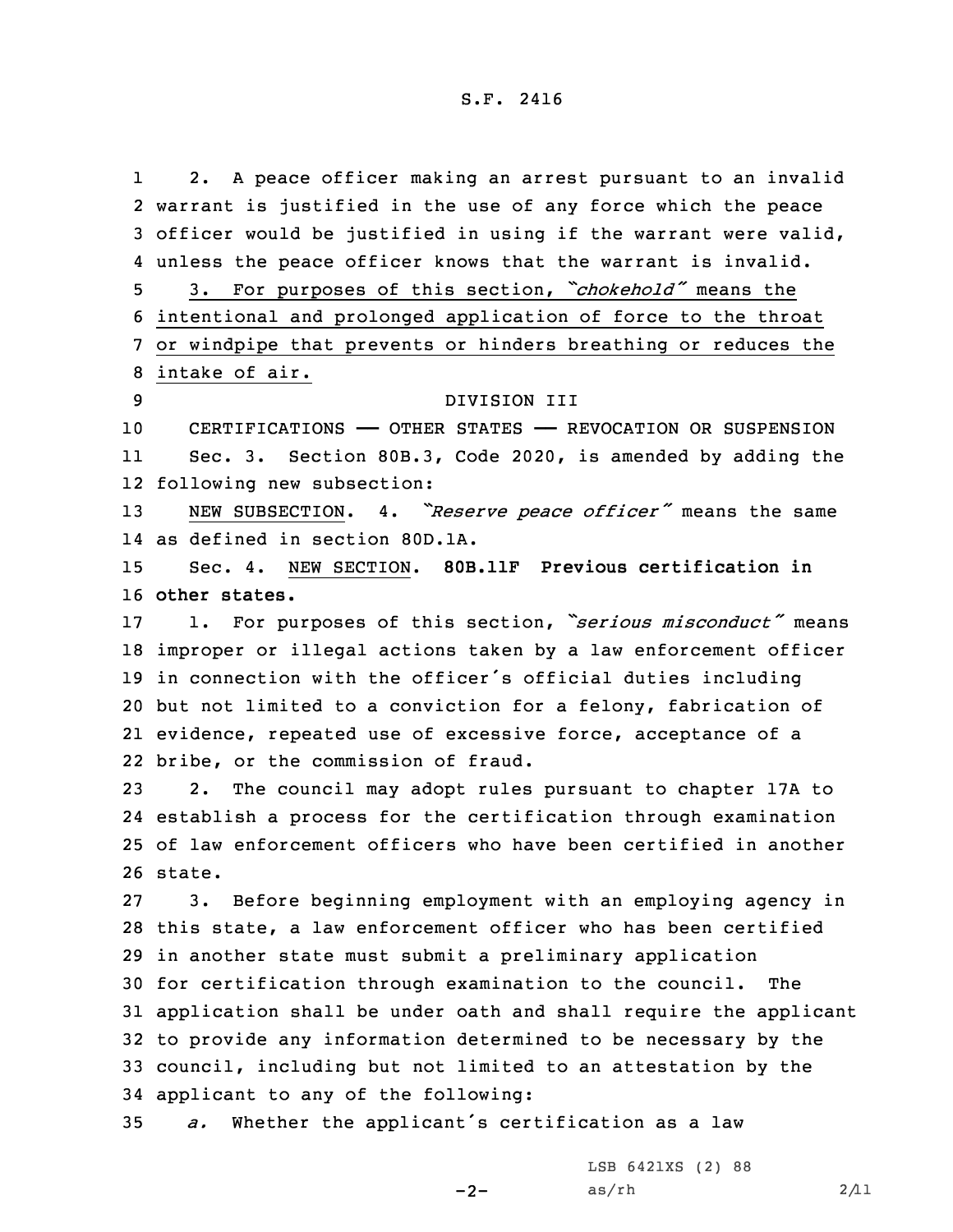1 enforcement officer has been revoked or suspended in another 2 state.

3 *b.* Whether the applicant has pled guilty to or been 4 convicted of <sup>a</sup> felony.

5 *c.* Whether the applicant has been discharged for serious 6 misconduct from employment as <sup>a</sup> law enforcement officer.

 *d.* Whether the applicant left, voluntarily quit, or has been laid off when the applicant knew or believed that disciplinary investigation or action was imminent or pending which could have resulted in the applicant being discharged for serious misconduct.

12 4. The council shall deny <sup>a</sup> preliminary application upon <sup>a</sup> 13 finding that the applicant has done any of the following: 14 *a.* Been revoked as <sup>a</sup> certified law enforcement officer in 15 another state.

16 *b.* Pled guilty to or been convicted of <sup>a</sup> felony.

17 *c.* Been discharged for serious misconduct from employment 18 as <sup>a</sup> law enforcement officer.

 *d.* Left, voluntarily quit, or been laid off when disciplinary investigation or action was imminent or pending which could have resulted in the applicant being discharged for serious misconduct, if the council determines that the applicant engaged in serious misconduct.

24 5. If the council denies <sup>a</sup> preliminary application for 25 certification through examination, the applicant shall be 26 prohibited from continued employment as <sup>a</sup> law enforcement 27 officer in this state.

28 Sec. 5. Section 80B.13, subsections 8 and 9, Code 2020, are 29 amended to read as follows:

<sup>30</sup> 8. *a.* Revoke or suspend <sup>a</sup> law enforcement officer's or 31 reserve peace officer's certification for the conviction of

32 a felony or revoke or suspend a law enforcement officer's

33 certification for <sup>a</sup> violation of rules adopted pursuant to

<sup>34</sup> section 80B.11, [subsection](https://www.legis.iowa.gov/docs/code/2020/80B.11.pdf) 1, paragraph *"h"* pursuant to section

35 80B.13A. In addition the council may consider revocation or

LSB 6421XS (2) 88

 $-3-$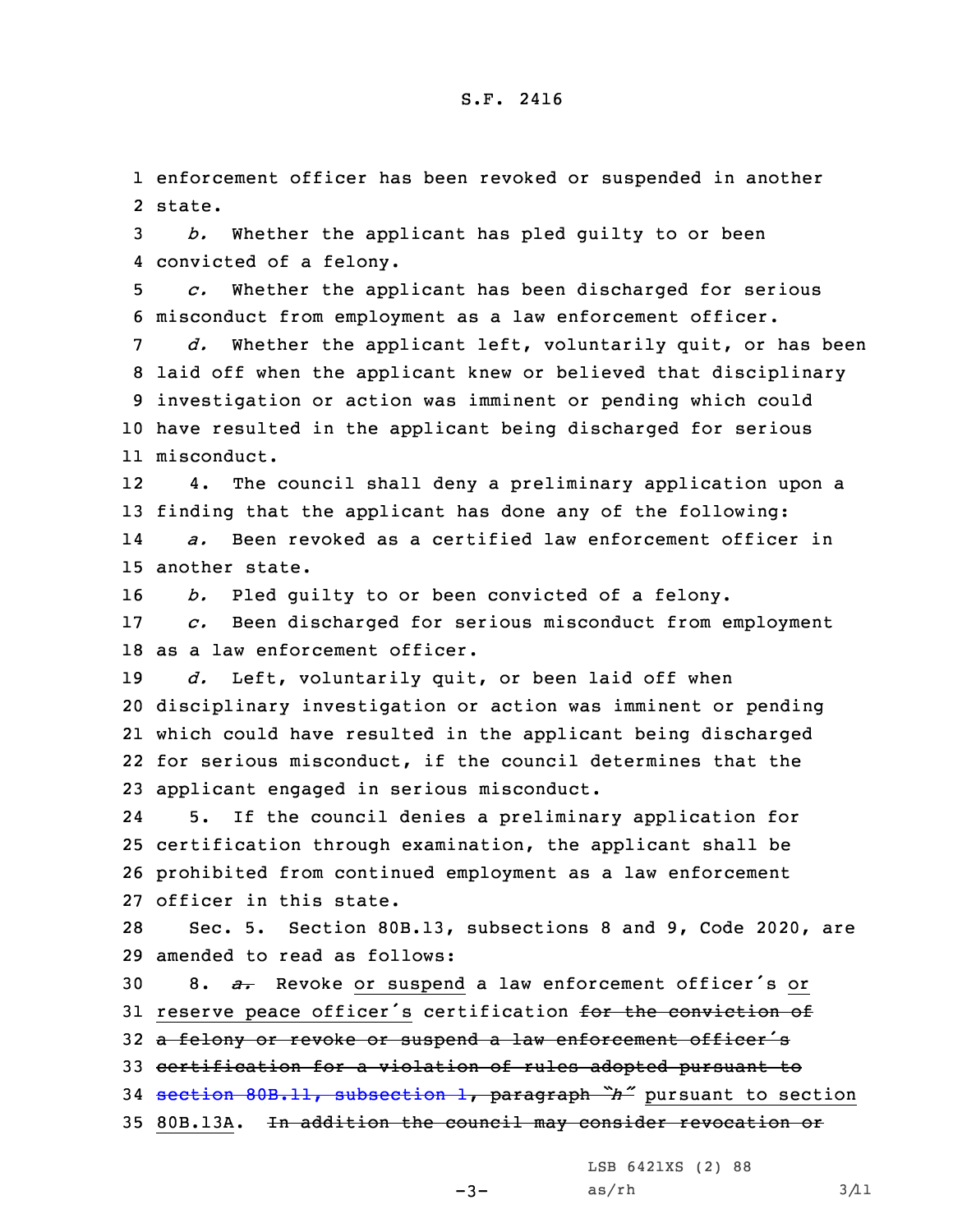suspension proceedings when an employing agency recommends to the council that revocation or suspension would be appropriate with regard to <sup>a</sup> current or former employee. If <sup>a</sup> law 4 e<del>nforcement officer resigns, the employing agency shall notify</del> the council that an officer has resigned and state the reason for the resignation if <sup>a</sup> substantial likelihood exists that the reason would result in the revocation or suspension of an officer's certification for <sup>a</sup> violation of the rules. *b.* <sup>A</sup> recommendation by an employing agency must be in writing and set forth the reasons why the action is being ll <del>recommended, the findings of the employing agency concerning</del> the matter, the action taken by the employing agency, and that the action by the agency is final. *"Final"*, as used in this section, means that all appeals through <sup>a</sup> grievance procedure available to the officer or civil service have been exhausted. 16 The written recommendations shall be unavailable for inspection 17 by anyone except personnel of the employing agency, the council 18 and the affected law enforcement officer, or as ordered by a 19 reviewing court. *c.* The council shall establish <sup>a</sup> process for the protest and appeal of <sup>a</sup> revocation or suspension made pursuant to this

22 subsection.

 9. In accordance with [chapter](https://www.legis.iowa.gov/docs/code/2020/17A.pdf) 17A, conduct investigations, 24 hold hearings, appoint <del>hearing examiners</del> administrative law judges, administer oaths, and issue subpoenas enforceable in district court on matters relating to the revocation or suspension of <sup>a</sup> law enforcement officer's certification. Sec. 6. NEW SECTION. **80B.13A Revocation or suspension of certification.**

30 1. For purposes of this section:

<sup>31</sup> *a. "Final"* means that all appeals through <sup>a</sup> grievance 32 procedure available to the officer or civil service have been 33 exhausted.

<sup>34</sup> *b. "Serious misconduct"* means improper or illegal actions 35 taken by <sup>a</sup> law enforcement officer or reserve peace officer in

 $-4-$ 

LSB 6421XS (2) 88  $as/rh$   $4/11$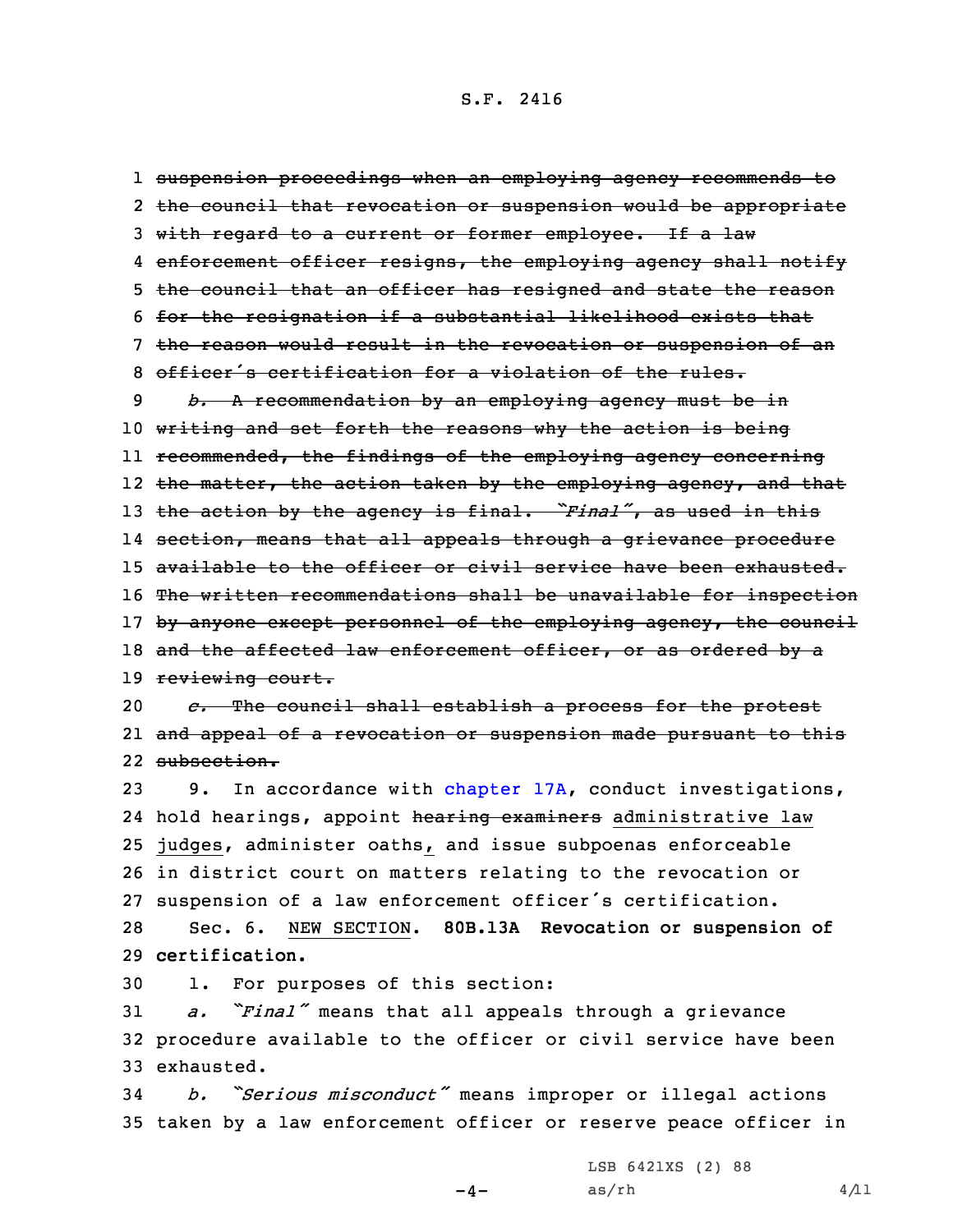connection with the officer's official duties including but not limited to <sup>a</sup> conviction for <sup>a</sup> felony, fabrication of evidence, repeated use of excessive force, acceptance of <sup>a</sup> bribe, or the commission of fraud.

 2. The council shall revoke the certification of <sup>a</sup> law enforcement officer or reserve peace officer upon <sup>a</sup> finding that the law enforcement officer or reserve peace officer has done any of the following:

9 *a.* Pled guilty to or been convicted of <sup>a</sup> felony.

10 *b.* Been discharged for serious misconduct from employment 11 as <sup>a</sup> law enforcement officer or from appointment as <sup>a</sup> reserve 12 peace officer, as applicable.

 *c.* Left, voluntarily quit, or been laid off when disciplinary investigation or action was imminent or pending which could have resulted in the law enforcement officer being discharged or the reserve peace officer being removed for serious misconduct, if the council determines that the officer engaged in serious misconduct.

19 3. The council may revoke or suspend the certification of <sup>a</sup> 20 law enforcement officer or reserve peace officer due to any of 21 the following:

22 *a.* For any other grounds authorized by rules adopted <sup>23</sup> pursuant to section 80B.11, subsection 1, paragraph *"h"*, or 24 section 80D.4A.

 *b.* When an employing agency recommends to the council that revocation or suspension would be appropriate with regard to <sup>a</sup> current or former employee. <sup>A</sup> recommendation by an employing agency must be in writing and set forth the reasons why the action is being recommended, the findings of the employing agency concerning the matter, the action taken by the employing agency, and that the action by the agency is final.

32 *c.* When the attorney general recommends to the council 33 that revocation or suspension would be appropriate pursuant to 34 section 13.12.

35 4. An employing agency shall notify the council within ten

 $-5-$ 

LSB 6421XS (2) 88  $as/rh$  5/11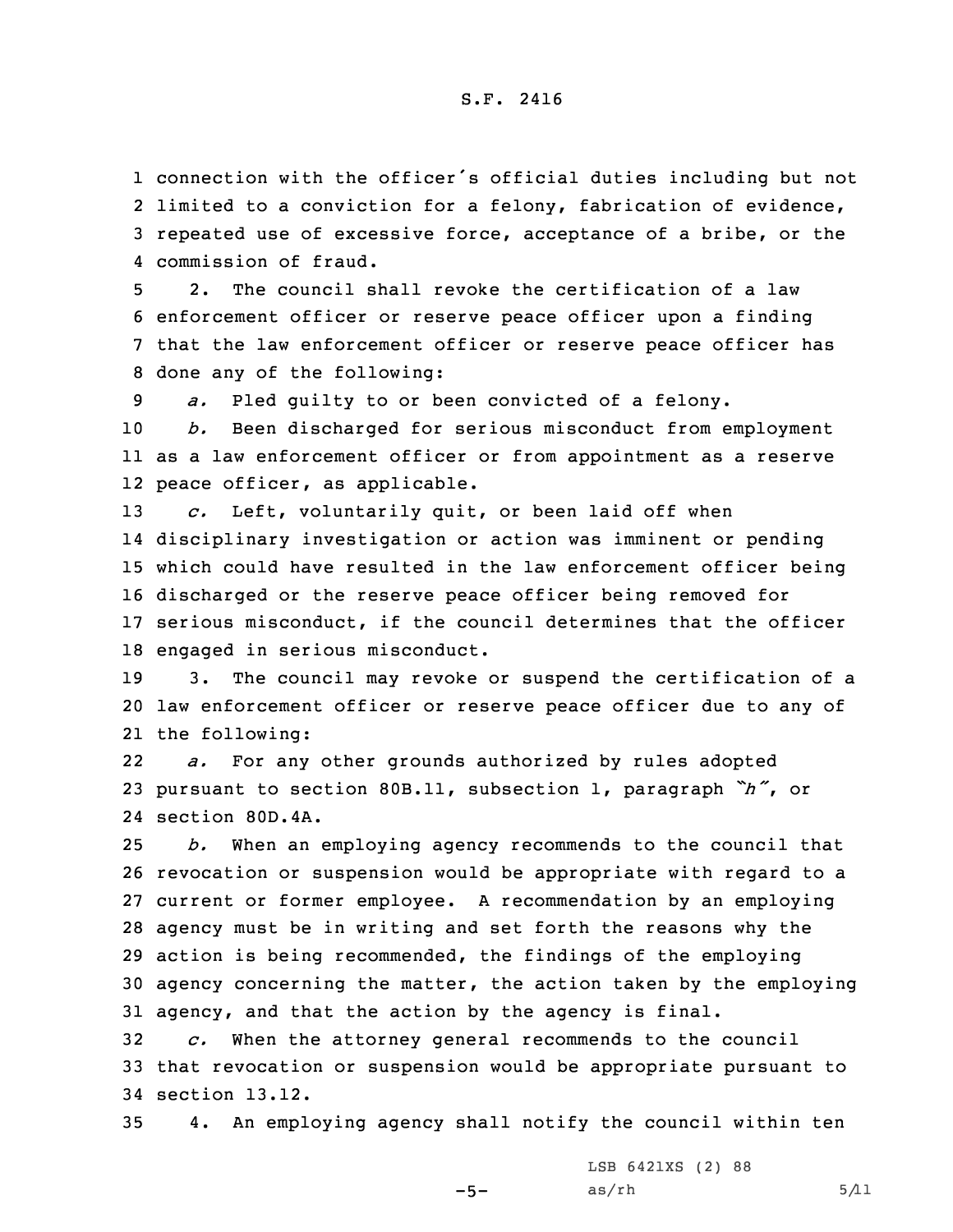days of any termination of employment of <sup>a</sup> law enforcement officer or appointment as <sup>a</sup> reserve peace officer. The notification must state whether the law enforcement officer or reserve peace officer was discharged or removed for serious misconduct or whether the officer left, voluntarily quit, or was laid off when disciplinary investigation or action was imminent or pending which could have resulted in the officer being discharged or removed for serious misconduct. Upon request by the council, the employing agency shall provide any additional information or documentation about the officer including confidential records or information under section 22.7 or other applicable law to the council.

 5. Any recommendation, notification, or other record or information provided by an employing agency or the attorney general pursuant to this section shall be confidential except as required by rule or order of the council, an administrative law judge, or <sup>a</sup> reviewing court. Any employing agency or person who, acting reasonably and in good faith, files <sup>a</sup> notification or recommendation, releases information, or otherwise cooperates with an investigation under this section is immune from any liability, civil or criminal, which might otherwise be incurred or imposed for such action.

23 6. The council shall adopt rules pursuant to chapter 17A 24 establishing <sup>a</sup> process to challenge and appeal <sup>a</sup> revocation or 25 suspension made pursuant to this section.

26 Sec. 7. Section 80D.4A, Code 2020, is amended to read as 27 follows:

28 **80D.4A Training and certification requirements —— revocation** 29 **or suspension of certification.**

 The director of the academy, subject to the approval of the council, shall promulgate rules in accordance with the provisions of this [chapter](https://www.legis.iowa.gov/docs/code/2020/80D.pdf) and [chapter](https://www.legis.iowa.gov/docs/code/2020/17A.pdf) 17A, giving due consideration to varying factors and special requirements of law enforcement agencies relative to the standardized training and state certification of reserve peace officers. The rules

 $-6-$ 

LSB 6421XS (2) 88 as/rh 6/11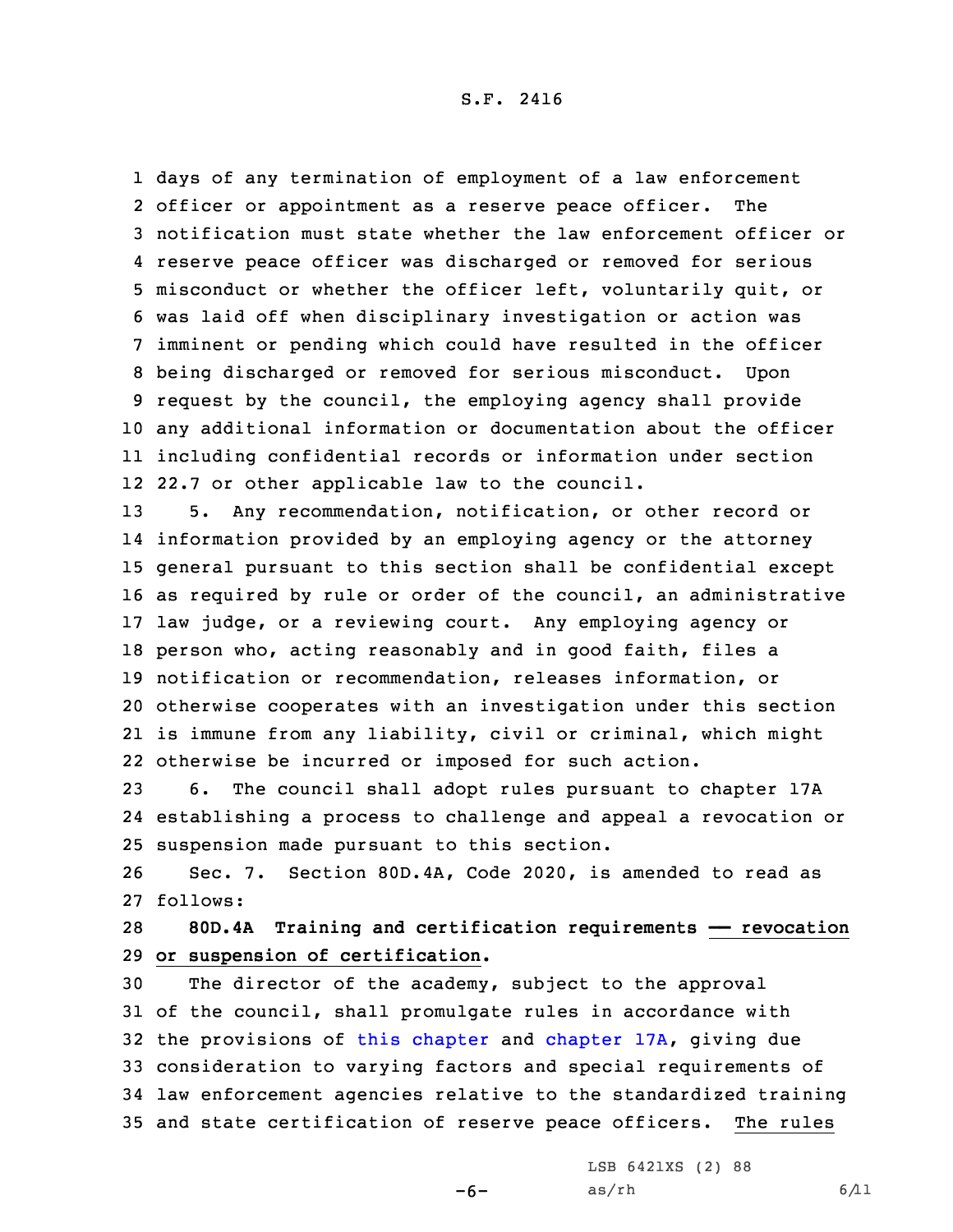shall provide for grounds for revocation or suspension of <sup>a</sup> reserve peace officer's certification. DIVISION IV 4 LAW ENFORCEMENT TRAINING —— DE-ESCALATION TECHNIQUES AND PREVENTION OF BIAS Sec. 8. NEW SECTION. **80B.11G Annual training —— de-escalation techniques and prevention of bias.** 1. <sup>A</sup> law enforcement agency shall provide annual training to every law enforcement officer on issues relating to de-escalation techniques and the prevention of bias. Every law enforcement officer in the state must participate in annual training in accordance with this section. 2. The academy shall develop and disseminate training guidelines for all law enforcement officers consistent with best practice guidelines. 3. Every law enforcement officer shall adhere to the training guidelines developed by the academy pursuant to this section. The training guidelines shall include all of the following: *a.* An emphasis on law enforcement officer understanding and respect for diverse communities and the importance of effective, noncombative methods of carrying out law enforcement activities in <sup>a</sup> diverse community. 24 *b.* Instruction on diverse communities in order to foster mutual respect and cooperation between law enforcement and members of all diverse communities. *c.* An examination of the patterns, practices, and protocols that cause biased law enforcement actions, and the tools to prevent such actions. *d.* An examination and identification of key indices and perspectives that make up differences among residents in <sup>a</sup> local community. *e.* Instruction on implicit bias and consideration of the negative impact of bias, whether intentional or implicit, on effective law enforcement, including examination of how

 $-7-$ 

LSB 6421XS (2) 88  $as/rh$  7/11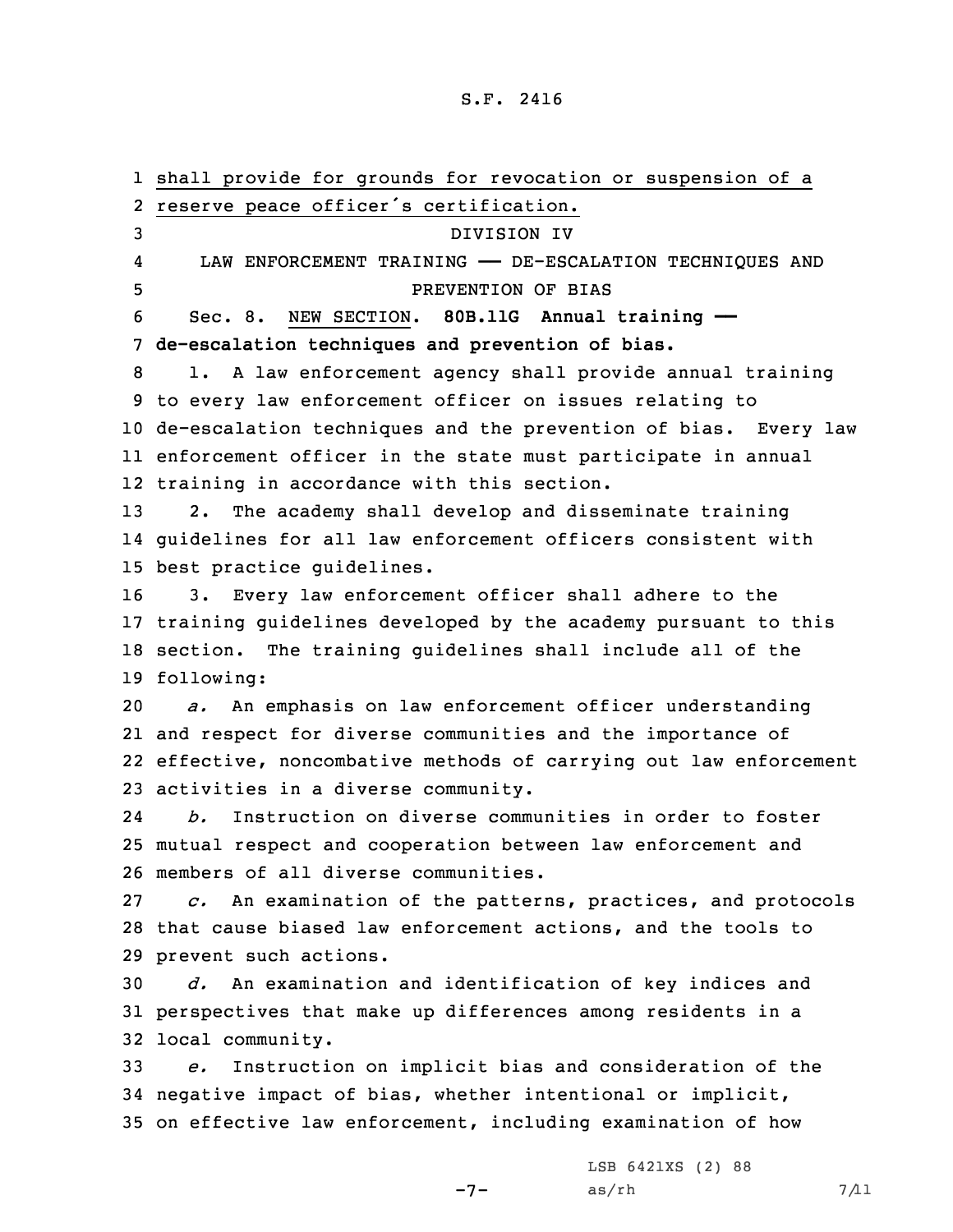1 historical perceptions of profiling have harmed community 2 relations.

3 *f.* Instruction on the perspectives of diverse local 4 constituency groups from experts on particular cultural and law 5 enforcement-community relations issues in <sup>a</sup> local area.

6 *g.* <sup>A</sup> presentation of the history and the role of the civil 7 rights movement and the impact on law enforcement.

8 *h.* Instruction on de-escalation techniques, including verbal 9 and physical tactics to minimize the need for the use of force 10 and nonlethal methods of applying force.

11 4. In developing the training guidelines, the academy shall consult with the Iowa civil rights commission, groups and individuals having an interest and expertise in the field of cultural awareness and diversity, and advocacy organizations with an interest and expertise in the field of biased law enforcement actions. The academy shall also consult with local law enforcement agencies to consider challenges and barriers to providing training under the guidelines and methods to ease the burden on such agencies.

20 Sec. 9. IMPLEMENTATION OF ACT. Section 25B.2, subsection 3, 21 shall not apply to this division of this Act.

DIVISION V

22

23 EFFECTIVE DATE AND APPLICABILITY

24 Sec. 10. EFFECTIVE UPON ENACTMENT. Unless otherwise 25 provided, this Act, if approved by the governor on or after 26 July 1, 2020, takes effect upon enactment.

 Sec. 11. RETROACTIVE APPLICABILITY. Unless otherwise provided, this Act, if approved by the governor on or after July 1, 2020, applies retroactively to July 1, 2020. EXPLANATION

31 **The inclusion of this explanation does not constitute agreement with** <sup>32</sup> **the explanation's substance by the members of the general assembly.**

33 This bill relates to peace officers, including the 34 certification, training, and prosecution of peace officers and 35 the use of chokeholds by peace officers.

LSB 6421XS (2) 88

 $-8-$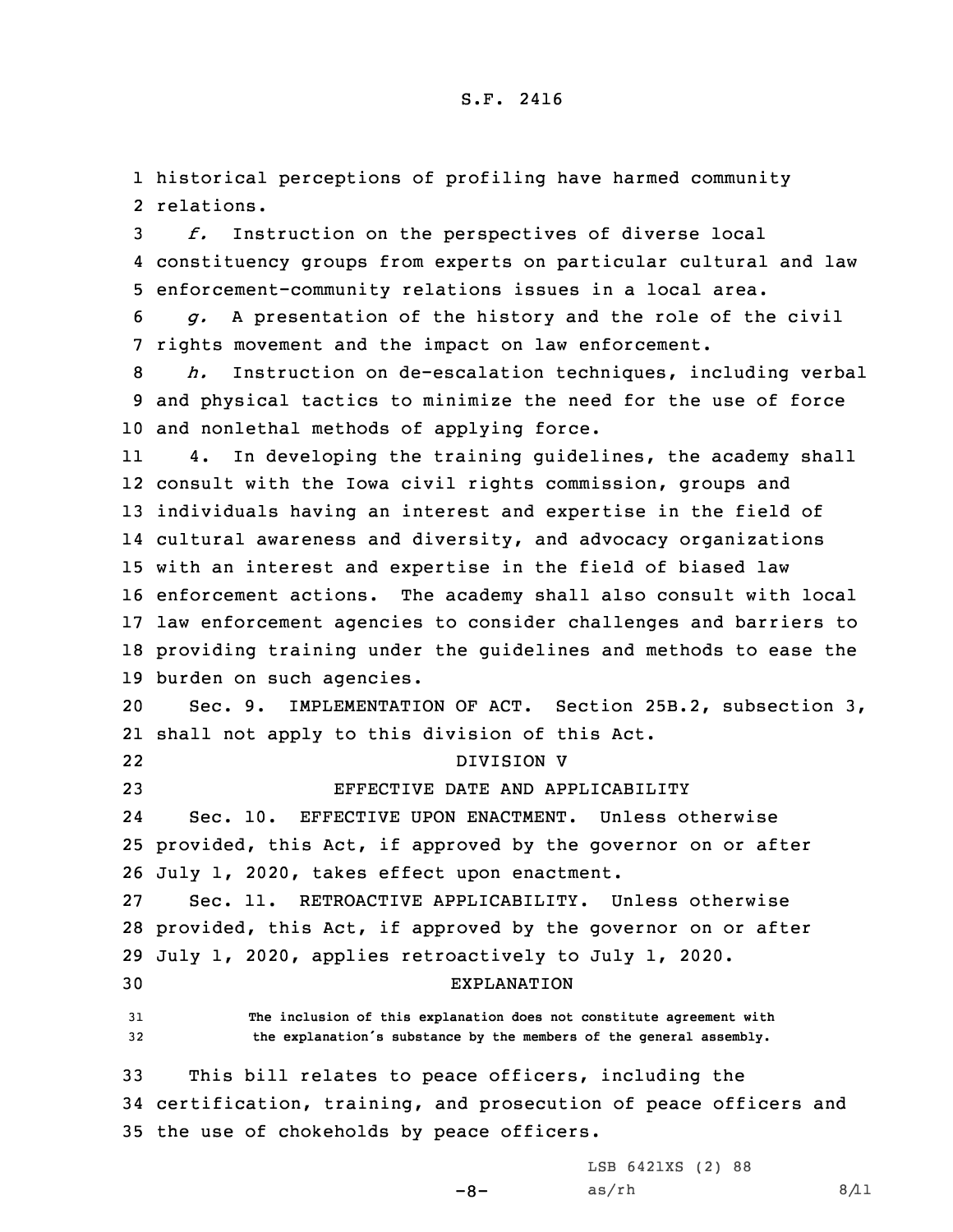1 PROSECUTION BY ATTORNEY GENERAL. The bill authorizes the attorney general to prosecute <sup>a</sup> criminal offense committed by <sup>a</sup> law enforcement officer arising from the actions of the officer resulting in the death of another, regardless of whether the county attorney requests the assistance of the attorney general or decides to independently prosecute the criminal offense committed by the officer. If the attorney general determines that criminal charges are not appropriate, the bill authorizes the attorney general to refer the matter to the Iowa law enforcement academy council (council) to recommend revocation or suspension of the officer's certification.

12 USE OF CHOKEHOLDS BY PEACE OFFICERS. The bill provides that the use of <sup>a</sup> chokehold, as defined in the bill, by <sup>a</sup> peace officer while making an arrest is only justified when the person being arrested has used or threatened to use deadly force in committing <sup>a</sup> felony, or when the peace officer reasonably believes the person would use deadly force against any person unless immediately apprehended. These are the same circumstances under which the use of deadly force by <sup>a</sup> peace officer during an arrest is justified under current law.

21 CERTIFICATIONS —— OTHER STATES —— REVOCATION OR SUSPENSION. The bill allows the council to appoint administrative law judges. The bill sets forth the circumstances under which the council is required to revoke <sup>a</sup> law enforcement officer's or reserve peace officer's certification, and the circumstances under which the council is authorized to revoke or suspend an officer's certification. The bill requires an employing agency to notify the council within 10 days of any termination of employment of <sup>a</sup> law enforcement officer or appointment as <sup>a</sup> reserve peace officer.

 The bill allows the council to adopt rules to establish <sup>a</sup> process for the certification through examination of law enforcement officers who have been certified in another state. The bill requires that before beginning employment with an employing agency in this state, <sup>a</sup> law enforcement officer who

 $-9-$ 

LSB 6421XS (2) 88 as/rh 9/11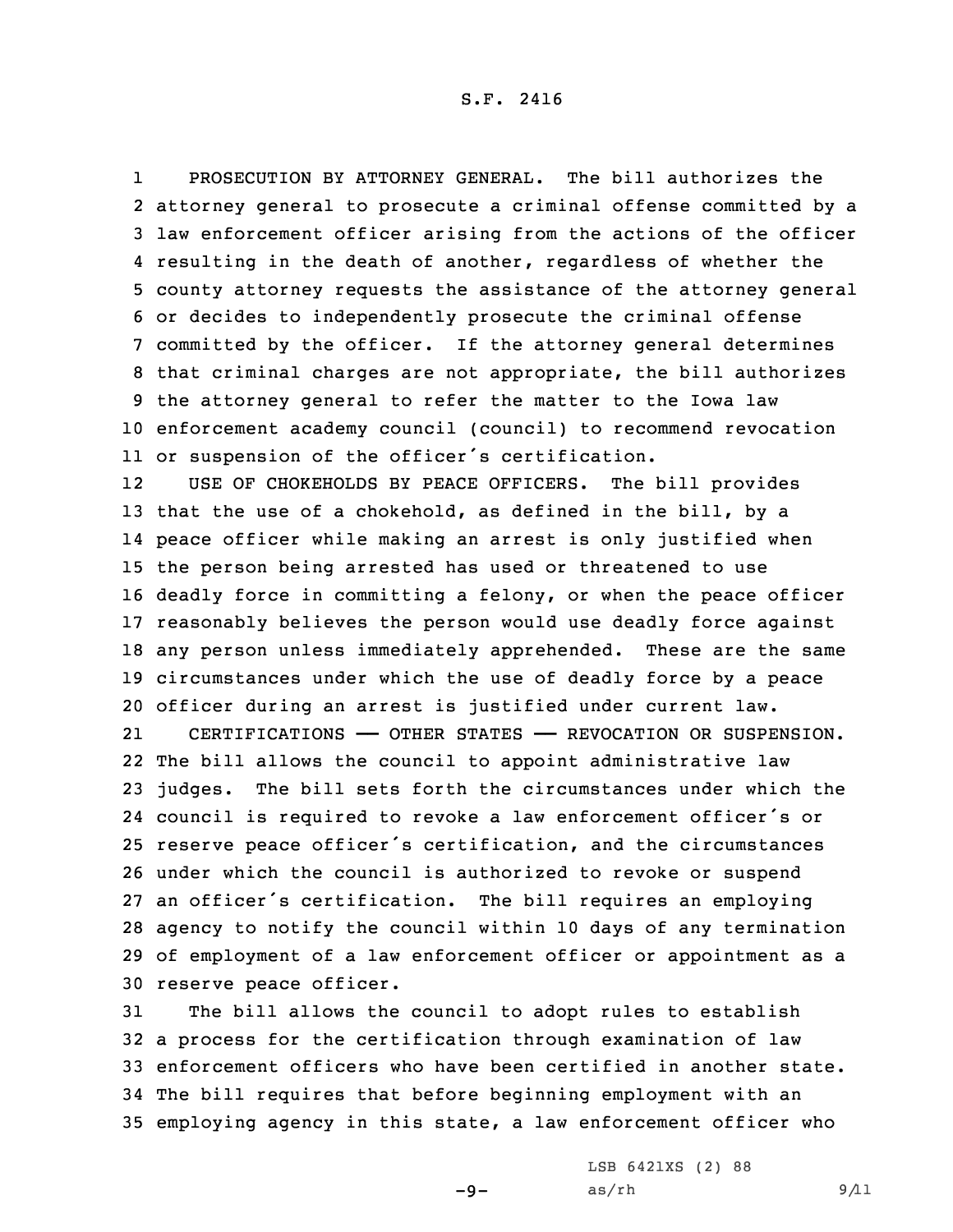has been certified in another state must submit, under oath, <sup>a</sup> preliminary application for certification through examination to the council which shall include but not be limited to an attestation by the applicant to whether the applicant has had the officer's certification as <sup>a</sup> law enforcement officer revoked or suspended in another state; has pled guilty to or been convicted of <sup>a</sup> felony; has been discharged for serious misconduct from employment as <sup>a</sup> law enforcement officer; or has left, voluntarily quit, or been laid off when the applicant knew or believed that disciplinary investigation or action was imminent or pending which could have resulted in the law enforcement officer being discharged for serious misconduct. If the council denies the preliminary application for certification through examination, the applicant shall be prohibited from continued employment as <sup>a</sup> law enforcement officer in this state.

 LAW ENFORCEMENT TRAINING —— DE-ESCALATION TECHNIQUES AND PREVENTION OF BIAS. The bill requires <sup>a</sup> law enforcement agency to provide annual training to every law enforcement officer employed by the law enforcement agency on issues relating to de-escalation techniques and the prevention of bias. The bill requires the Iowa law enforcement academy to develop and disseminate training guidelines meeting certain requirements set forth in the bill, in consultation with certain parties including the Iowa civil rights commission.

 The bill may include <sup>a</sup> state mandate as defined in Code section 25B.3. The bill makes inapplicable Code section 25B.2, subsection 3, which would relieve <sup>a</sup> political subdivision from complying with <sup>a</sup> state mandate if funding for the cost of the state mandate is not provided or specified. Therefore, political subdivisions are required to comply with any state mandate included in the bill.

33 EFFECTIVE DATE AND RETROACTIVE APPLICABILITY. Unless 34 otherwise provided, the bill, if approved by the governor on 35 or after July 1, 2020, takes effect upon enactment and applies

-10-

LSB 6421XS (2) 88 as/rh  $10/11$